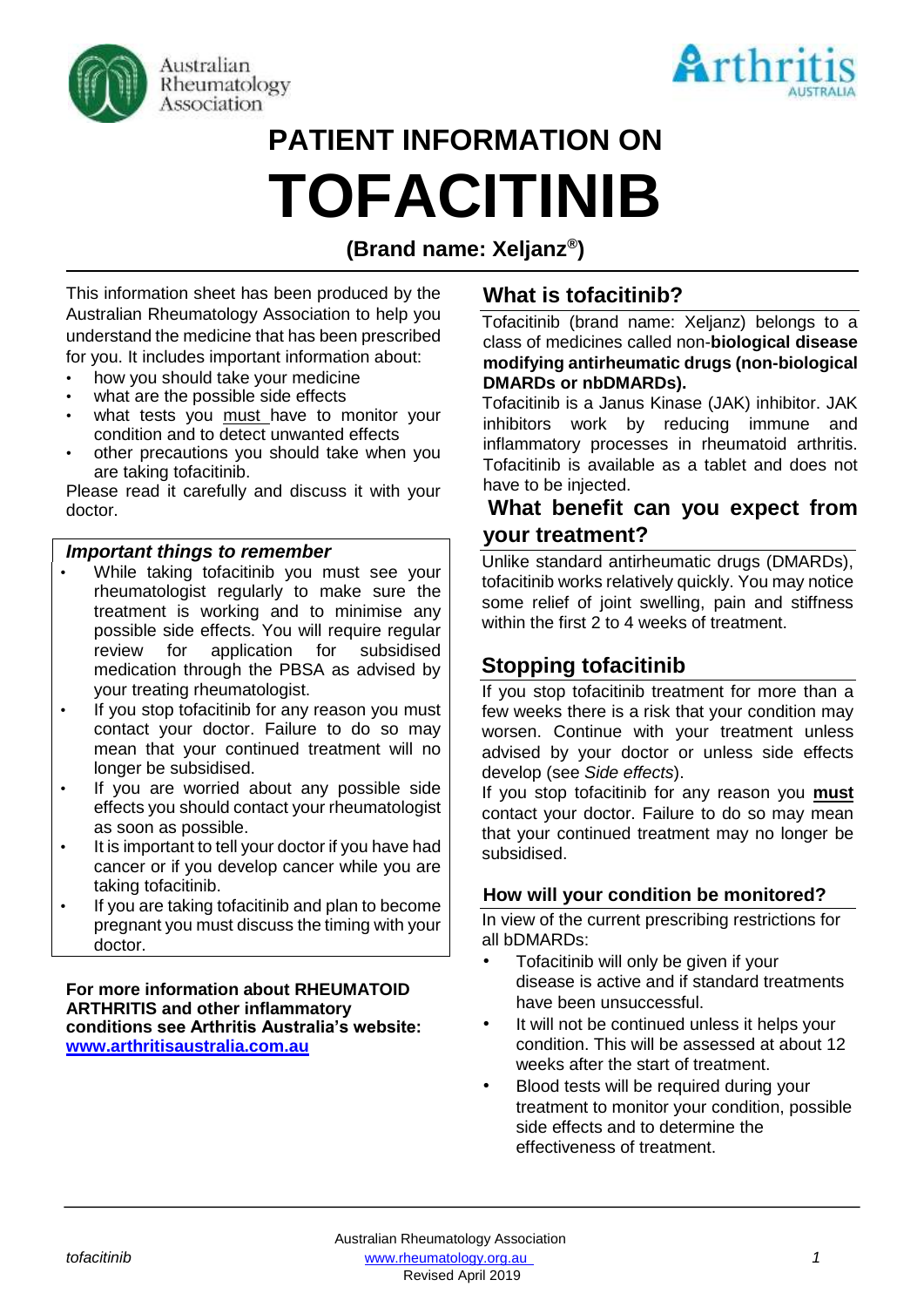• The frequency of blood tests will depend on what other medicines you are taking and what other illnesses you might have. Your rheumatologist will determine the frequency of tests required.

# **How is tofacitinib taken?**

Tofacitinib is taken by mouth in tablet form.

#### *What is the dosage?*

The usual dose for adults with rheumatoid arthritis is one 5mg tablet twice daily.

#### *Can other medicines be taken with tofacitinib?*

Tofacitinib may be used with other arthritis medicines including:

- Other Disease Modifying AntiRheumatic Drugs (DMARDs) such as methotrexate;
- Steroid medicines such as prednisolone or cortisone injections into the joint;
- Anti-inflammatory medicines (NSAIDs) such as naproxen (Naprosyn) or ibuprofen (Brufen, Nurofen);
- Simple pain medicines such as paracetamol.

Tofacitinib should not be used with other bDMARDs.

There are separate information sheets for the medicines mentioned above.

# **Are there any side effects?**

You might experience side effects with your treatment. Tell your doctor if you are concerned about possible side effects. Many side effects disappear when tofacitinib treatment is stopped. *Most common possible side effects* 

- As tofacitinib affects the immune system, infections may occur more frequently than usual. There is an increased incidence of a painful rash called shingles. Treatment with tofacitinib may need to be stopped for a while if you develop infection, so contact your doctor for advice. Symptoms of an infection include fever, sweating or chills, muscle aches, cough, shortness of breath, warm or red skin or sores on your body, burning feeling when urinating or urinating more often than normal.
- Upper respiratory infections, headaches, nasopharyngitis (stuffy nose and throat) and diarrhoea have been noted to occur in about 2% of patients treated.

#### *Less common or rare possible side effects*

• *Serious infections* such as tuberculosis

(TB) are seen rarely, and screening for TB is needed before treatment begins (see *Precautions*).

- *Lipids* (cholesterol): Increases in lipid levels have been noted in some patients when taking tofacitinib. This effect is seen early in treatment and it is recommended that your lipids are checked at 8 weeks.
- *Liver function tests:* there is an increased risk of liver function abnormalities. It is recommended to have regular liver function tests.

Tell your doctor or pharmacist immediately of any of side effects you experience.

# **What precautions are necessary**  *Infections*

- If you have an active infection of any kind. treatment with tofacitinib will not be started until the infection is treated successfully.
- If you have latent (inactive) TB, preventative anti-TB treatment will be started at least 4 weeks before tofacitinib. The anti-TB treatment will usually need to be taken for 9 months.
- Hepatitis B or C infection may not necessarily exclude treatment.

# *Precautions with other diseases*

- Tofacitinib should be used with caution in patients with slow heart rates (slow pulse) and who use medications that can cause heart block. Care should be taken in patients with a history of angina, heart attack or heart failure.
- The dose of your medication may need to be adjusted if you have kidney or liver disease.
- Sometimes tofacitinib may cause an ulcer in your stomach or gut, especially if this has been a problem in the past. Tell your doctor straight away if you have stomach ache or pain that won't go away or a change in bowel habits.

# *Use with other medicines*

• Some medicines can affect tofacitinib or may affect how well it works. It is noted to interact with anti-fungal therapy such as ketoconazole, some antibiotics such as rifampicin and some heart medicines Always tell your doctor (including your general practitioner rheumatologist and others) about all medicines you are taking or plan to take. This includes all over the counter, herbal or naturopathic treatments.

\_\_\_\_\_\_\_\_\_\_\_\_\_\_\_\_\_\_\_\_\_\_\_\_\_\_\_\_\_\_\_\_\_\_\_\_\_\_\_\_\_\_\_\_\_\_\_\_\_\_\_\_\_\_\_\_\_\_\_\_\_\_\_\_\_\_\_\_\_\_\_\_\_\_\_\_\_\_\_\_\_\_\_\_\_\_\_\_\_\_\_\_\_\_\_\_\_\_\_\_\_\_\_